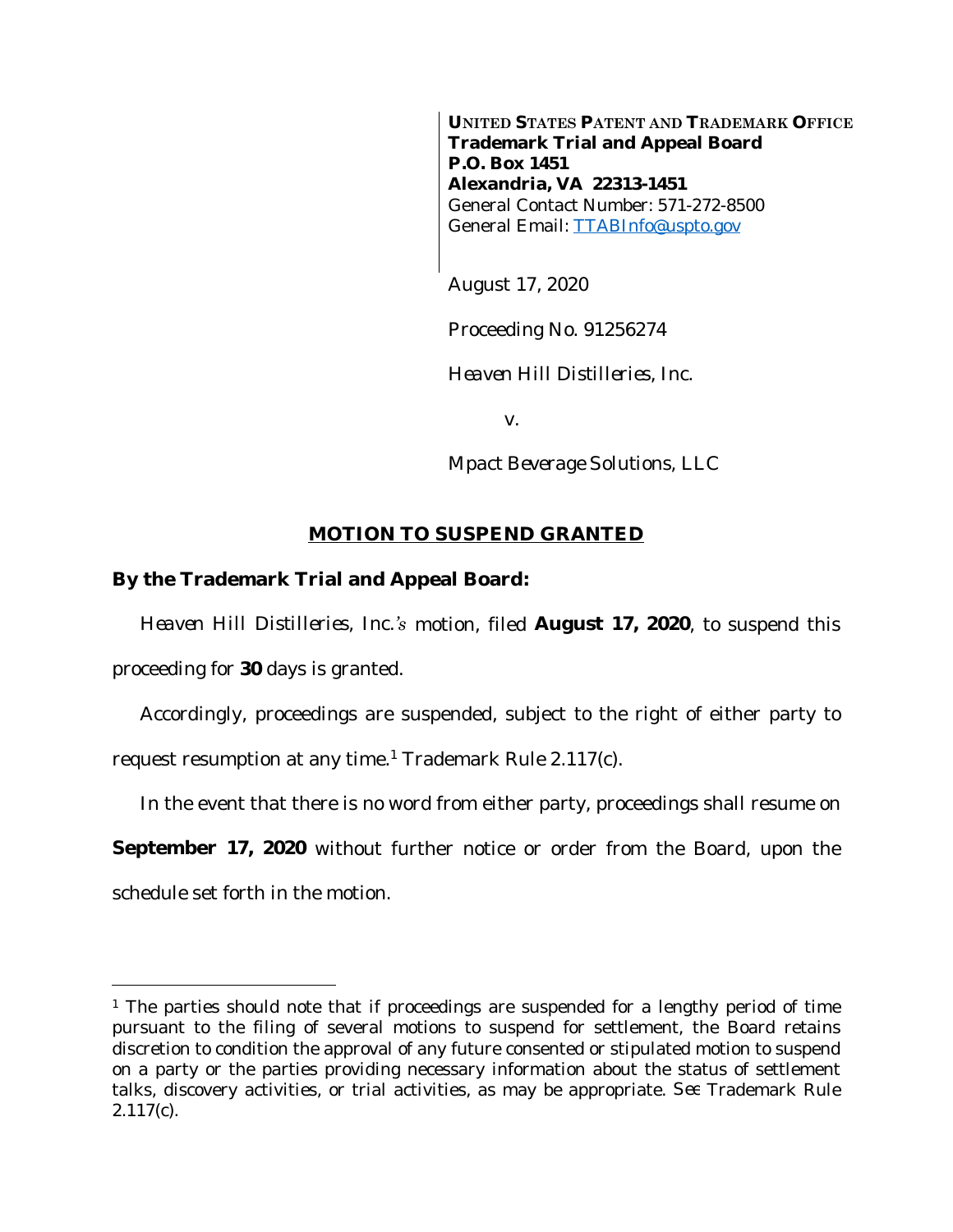Proceeding No. 91256274

During the suspension period, the parties shall notify the Board of any change of address or email address for either the parties or their counsel. *See* Trademark Rule  $2.18(b)(1)$ . In addition, the parties are to promptly inform the Board of any other related cases, even if they become aware of such cases during the suspension period. Upon resumption, if appropriate, the Board may consolidate related Board cases.

Generally, the Federal Rules of Evidence apply to Board trials. Trial testimony is taken and introduced out of the presence of the Board during the assigned testimony periods. The parties may stipulate to a wide variety of matters, and many requirements relevant to the trial phase of Board proceedings are set forth in Trademark Rules 2.121 through 2.125. These include pretrial disclosures, the manner and timing of taking testimony, matters in evidence, and the procedures for submitting and serving testimony and other evidence, including affidavits, declarations, deposition transcripts, and stipulated evidence. Trial briefs shall be submitted in accordance with Trademark Rules 2.128(a) and (b). Oral argument at final hearing will be scheduled only upon the timely submission of a separate notice as allowed by Trademark Rule 2.129(a).

## **TIPS FOR FILING EVIDENCE, TESTIMONY, OR LARGE DOCUMENTS**

The Board requires each submission to meet the following criteria before it will be considered: 1) pages must be legible and easily read on a computer screen; 2) page orientation should be determined by its ease of viewing relevant text or evidence, for example, there should be no sideways or upside-down pages; 3) pages must appear in their proper order; 4) depositions and exhibits must be clearly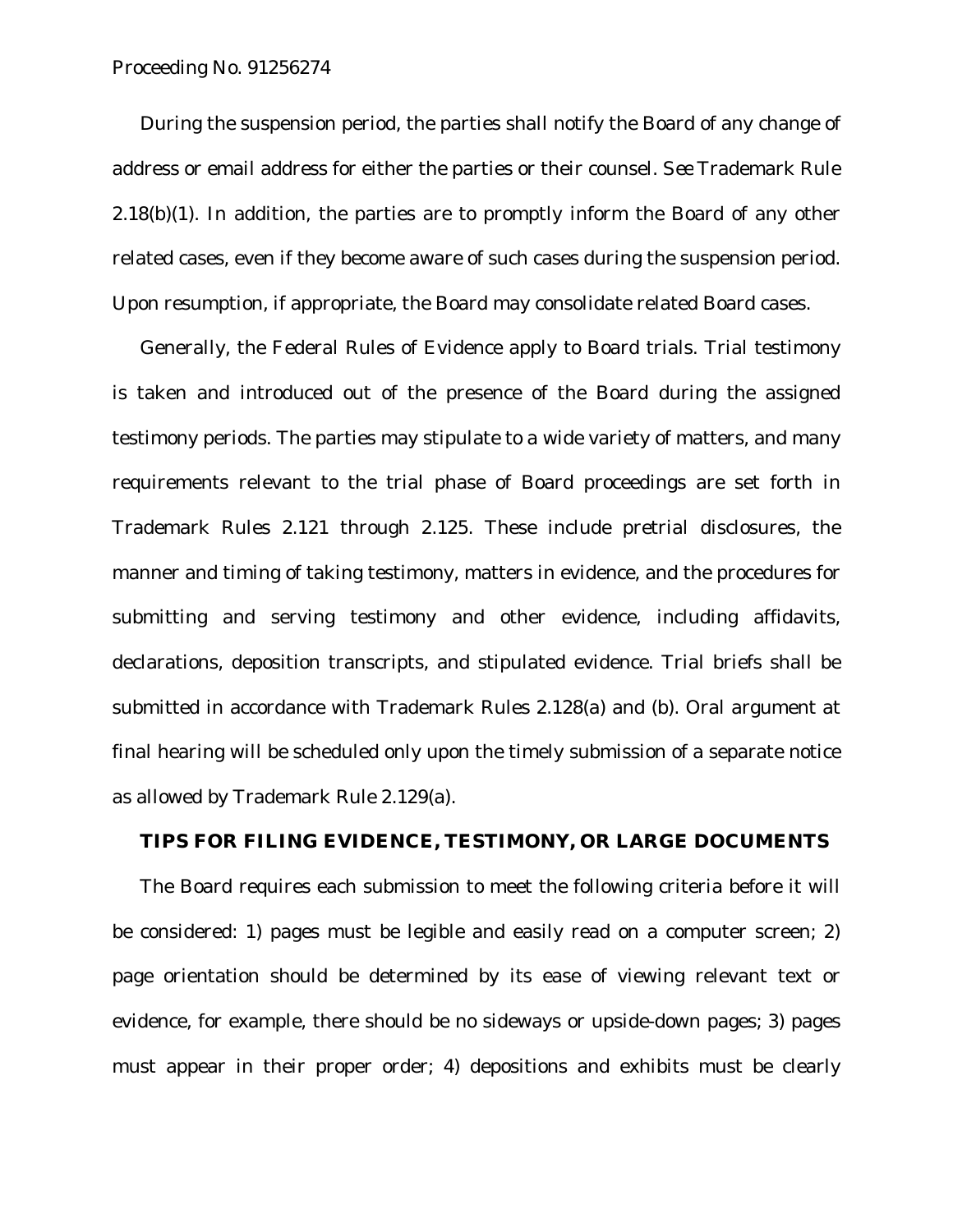labeled and numbered – use separator pages between exhibits and clearly label each exhibit using sequential letters or numbers; and 5) the entire submission should be text-searchable. Additionally, submissions must be compliant with Trademark Rules 2.119 and 2.126. Submissions failing to meet all of the criteria above may require re-filing. **Note:** Parties are strongly encouraged to check the entire document before filing.<sup>2</sup> The Board will not extend or reset proceeding schedule dates or other deadlines to allow time to re-file documents. For more tips and helpful filing information, please visit the **ESTTA** help webpage.

 $2$  To facilitate accuracy, ESTTA provides thumbnails to view each page before submitting.